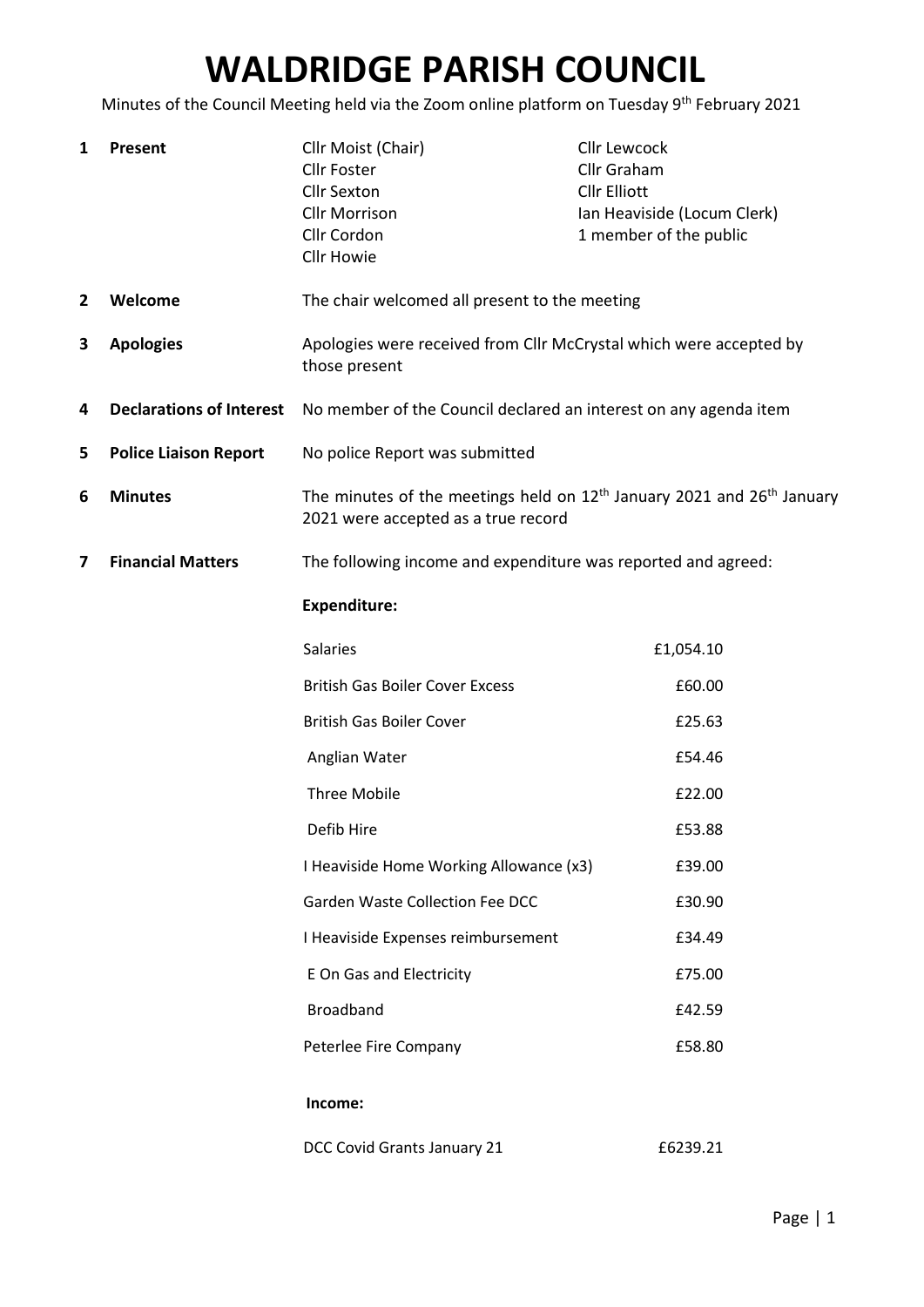New Parish Bank Account is now fully operational and the process of closing the current account with HSBC and transferring Standing Orders / Direct Debits has commenced

#### 8 Parish Matters a County Councillors Report:

Cllr A Bainbridge: Birch View & West Farm roads have now been adopted by DCC

Cllr P Sexton – working with Chester Moor and Waldridge Villages on a fibre broadband solution. Further updates as the project progresses

#### b Planning Applications:

40 Embleton Drive DH2 3JS - Single storey extension and timber fence to side

c Planning Applications submitted after agenda : There were no applications to report

#### d Correspondence Received:

No significant correspondence to report except Resident has expressed concerns about deep water at either side of the foot bridge in the Millennium Green which is used by young children with a danger they could fall in. She would like some consideration for railings and / or a warning sign – to be placed on the agenda for the MGT meeting. DCC to be contacted to find out what their recommendations

- e Official E Mail address and Domain: This process is still ongoing
- f Parish Rooms Refurbishment: Difficulties in getting drawings done during lockdown are ongoing
- g Help for the vulnerable:

There have been no requests in the past month

h Standardisation of agenda items

It was agreed to adopt the use of the agenda item request form and that the timescale for the submission of agenda items would be 8 days before day of the meeting

i Motions, decisions and actions log

The newly drawn up motions and resolutions log were presented and calendar which will be included in the minutes each month. Each area will be developed and monitored on an ongoing basis

#### j Public Competitions and Events

Easter Event – Lead Contact – Cllr Moist - it was considered unlikely that the full Easter event would go ahead however ideas to provide some sort of event depending on lockdown regulations

Beat the Bounds– Lead Contact – Cllr Moist

Summer Fair– to be further discussed with a possibility of combining the fair with the Waldridge Weekender

Waldridge Weekender – Lead Contact – Cllr Sexton

Parish Flower and Veg Show – Chair has been in contact with allotments association to work in collaboration with the PC on this project

Halloween Event– Lead Contact – tba

Awards Evening – Lead Contact – Cllr Howie & Cllr Foster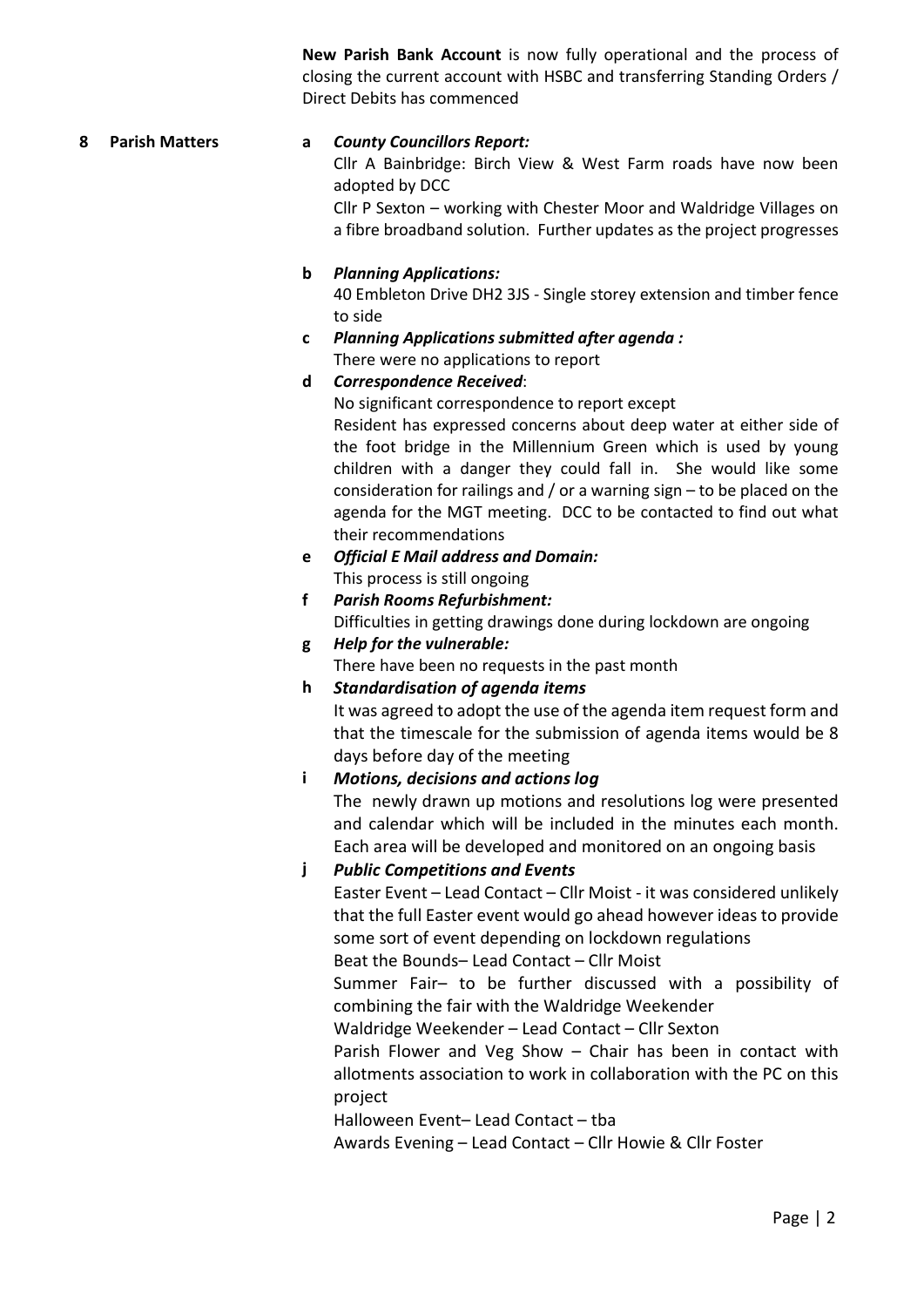NHS Day 2021 –  $5<sup>th</sup>$  July 2021 – Lead Contact – Cllr Morrison – investigations to be made as to what kind of event would be practical

#### k Book Bags for Toddlers / U4s

To encourage reading in the Parish Area. Book bags would likely contain books 2 books + pencils or crayons+colouring books. One of the books would be "it's a bear hunt" which could be linked to a bear hunt event around the parish. Tagline – "Give a Hoot Read a Book". Projected Costs around £6 per bag. Lead contact Cllr Howie assisted by Cllr Elliott. To be developed and brought back to next meeting.

- l Erection of a Remembrance Stone for those lost during the pandemic - Deferred to next month
- m Provision for Electric Car Charging points in Waldridge Village Cllr Lewcock and Cllr Sexton to lead on this proposal
- n The Millennium Green

Agreed that the MGT meetings will be at 1830 hrs before the full Council meeting on a quarterly basis commencing 9<sup>th</sup> March 2021 Millennium Green Play Area – Lead Contact Cllr Graham. The area has been over used during the pandemic which has lead to deterioration in its condition and needs to be addressed. A detailed plan to be formulated and quotations to be sought and presented to a future meeting

## o Website and Social Media:

Report has been previously circulated to all members. A request for assistance to write contact was made contributions to Cllr Graham. Cllr Graham to bring back proposals on social media and the website to the next meeting. It was Proposed by Cllr Sexton and seconded by Cllr Graham to place a £1000 budget on this proposal. This was carried by those present

# p Parish Consultation

Proposed that we form a working group to work to draw up a consultation plan to ensure we are spending the precept in accordance with their wishes Cllrs Lewcock, Sexton, Elliott and Morrison offered to assist with this project

#### 9 Motions 1 Proposed by Paul Sexton seconded by Bill Moist

That the following amendments be made to the Councils standing orders

1. that Meeting minutes are produced within 5 working days of the meeting. This proposal was carried by those present

2. that Cllrs who were not in attendance of a meeting, may not vote to agree the minutes. This proposal was carried by those present

## 2 Proposed by Bill Moist seconded by Paul Sexton Flower Displays and Planting

In order to progress the planting of flower displays for 2021 an order needs to be placed with Clean and Green by 10th February 2021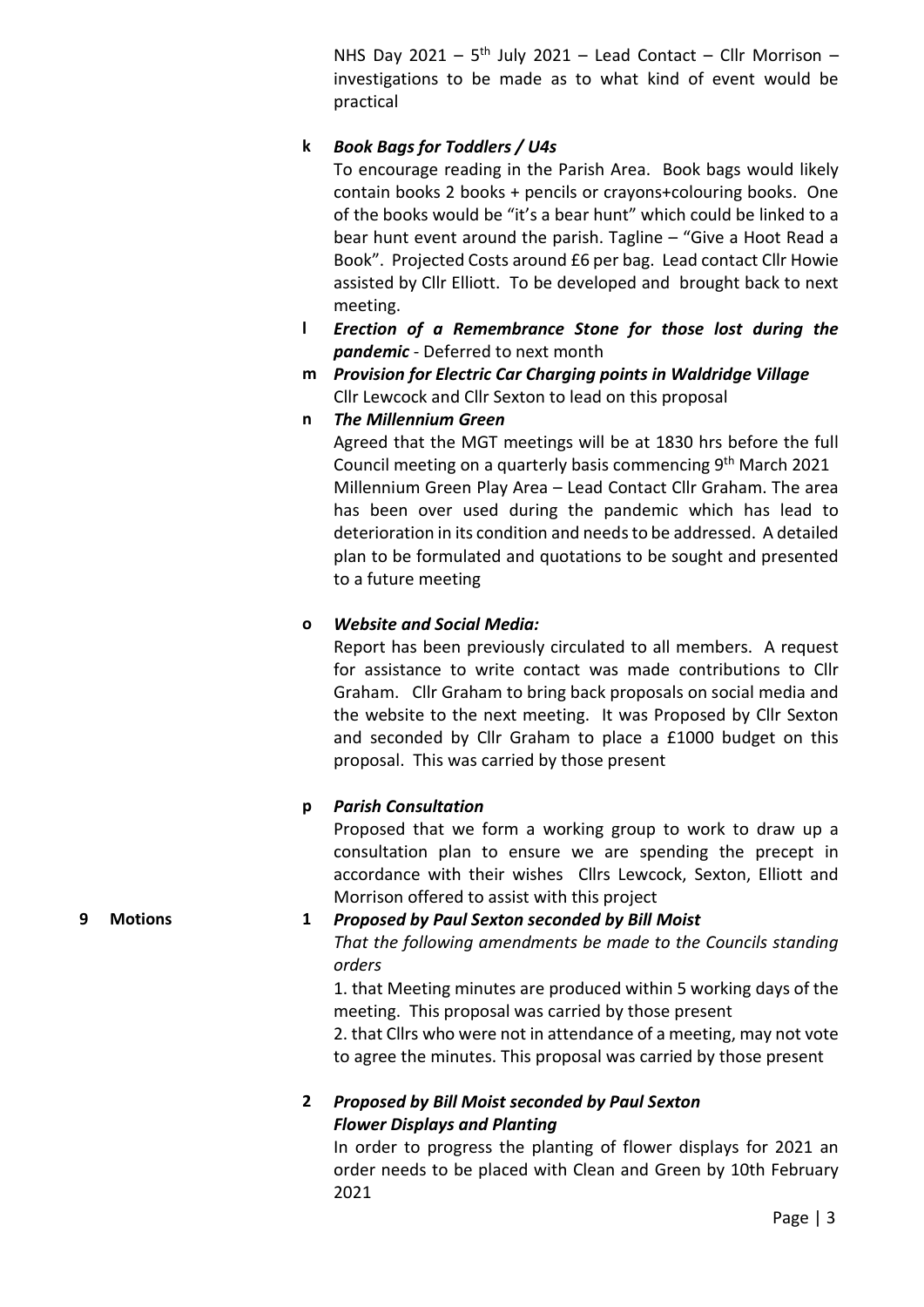|        |                                                                                                                                                                                  | 1. It was proposed to agree to place an order with DCC for the<br>supply and maintenance of various flower beds and displays<br>as per our specification $-$ the motion was carried to order<br>the flowers for one year only. Flowers need to be ordered<br>by the end of January each year which will be placed on the<br>annual calendar |
|--------|----------------------------------------------------------------------------------------------------------------------------------------------------------------------------------|---------------------------------------------------------------------------------------------------------------------------------------------------------------------------------------------------------------------------------------------------------------------------------------------------------------------------------------------|
|        | <b>Staffing Matters</b><br>Items to be discussed following the Exclusion of the Public and<br><b>Press under The Public Bodies (Admission to Meetings) Act 1960</b><br>Sec 1 (2) |                                                                                                                                                                                                                                                                                                                                             |
|        |                                                                                                                                                                                  | This section does not appear on the public minutes                                                                                                                                                                                                                                                                                          |
| 10     | <b>Next Meeting</b>                                                                                                                                                              | Tuesday 9 <sup>th</sup> March 2021                                                                                                                                                                                                                                                                                                          |
| Signed |                                                                                                                                                                                  | D Moist Chair Date                                                                                                                                                                                                                                                                                                                          |